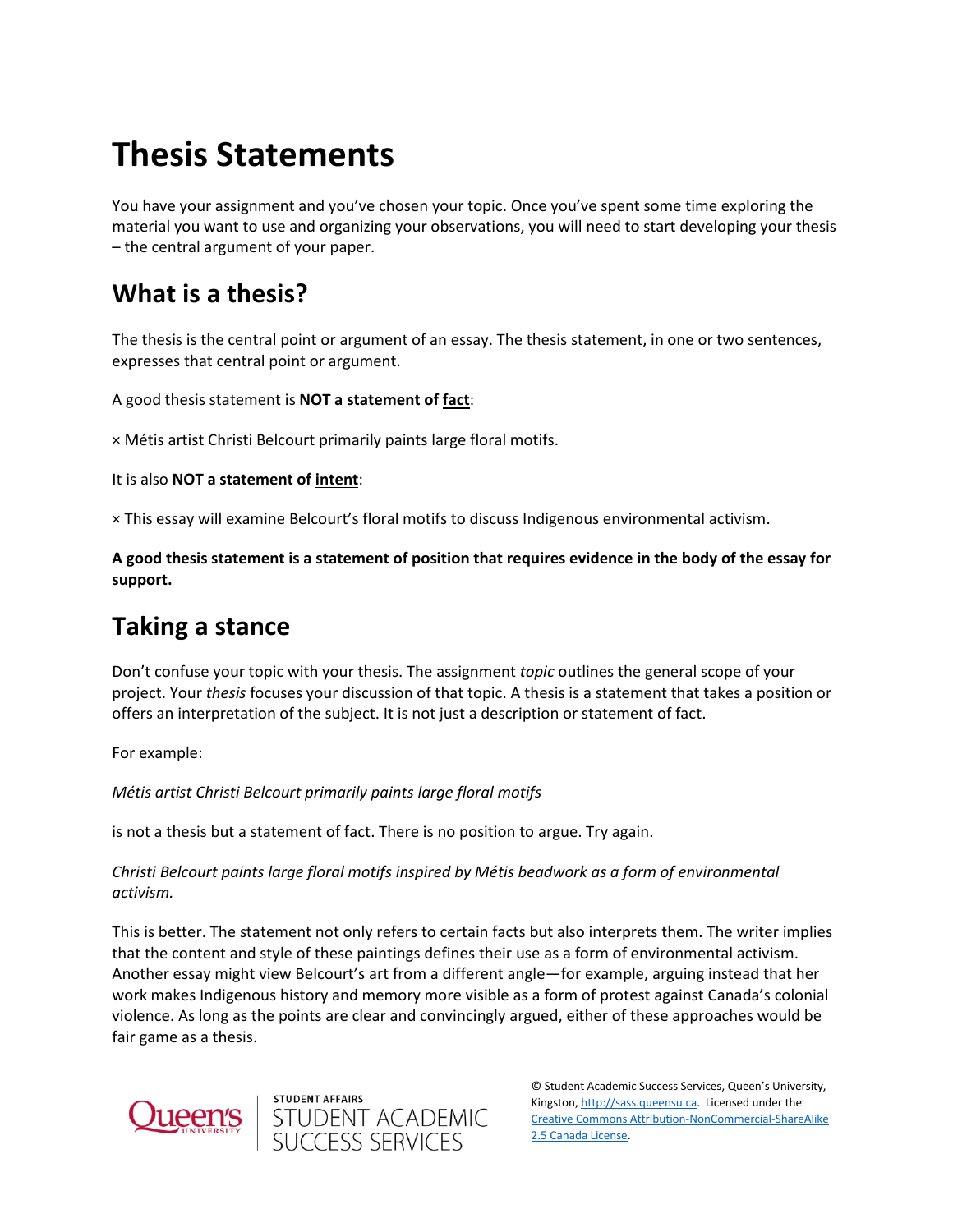## **What/How/Why**

One way to develop a concise thesis is to organize your thoughts around a What/How/Why strategy. This method can help you move from a **descriptive** position to an **interpretive** one.

- **WHAT**: the topic or incident to be examined (e.g., Christi Belcourt's art)
- **HOW**: the means by which the topic will be examined—examples, themes, key images—i.e., the major discussion points of your essay (e.g., use of floral patterns inspired by Métis beadwork; thematic focus on human-environment relationships)
- **WHY**: your interpretation of the events, topic, etc.; the significance of examining the topic from the angle you have chosen; your conclusions (i.e., the "so what?" of your argument) (e.g., Belcourt's art is a form of environmental activism)

With these factors in mind, a more fully developed thesis statement might look like this:

Through the use of floral patterns inspired by Métis beadwork, Christi Belcourt calls attention to humanenvironment relationships and demonstrates how art can be a tool for environmental activism.

When using a **what/how/why** breakdown, the heart of the thesis usually rests in the **why** statement. A thesis that only addresses **what** and **how** usually ends up being merely descriptive. The **why** component foregrounds your interpretation of the data presented, which is the core of your paper. What your reader is most interested in is *your* take on the information—your interpretation or approach to the matter at hand—not just a summary of the details involved.

A thesis statement that answers **what/how/why** in one to two sentences gives your paper a precise focus. It shows your reader that you know where you're going and why it is worthwhile to get there.

### **References**

Belcourt, C. (2021, May 27). *Biography*. **[http://christibelcourt.com/bio/](https://christibelcourt.com/bio/)**.

### **Three Examples of Thesis Statements**

#### 1. **The simple statement of position**

*As a democracy, Canada offers only limited rights and privileges to its citizens.*

*"Ng's novel* Little Fires Everywhere *. . . explores the theme of maternal rights. . .through multiple characters." (Williams, 2021)*

### 2. **The roadmap thesis statement** includes supporting points in the order they will appear:

*Canada offers only limited rights and privileges to its citizens because of the persistence of a class structure and limited accessibility to both the political process and higher education.*





© Student Academic Success Services, Queen's University, Kingston[, http://sass.queensu.ca.](http://sass.queensu.ca/) Licensed under the [Creative Commons Attribution-NonCommercial-ShareAlike](http://creativecommons.org/licenses/by-nc-sa/2.5/ca/)  [2.5 Canada License.](http://creativecommons.org/licenses/by-nc-sa/2.5/ca/)